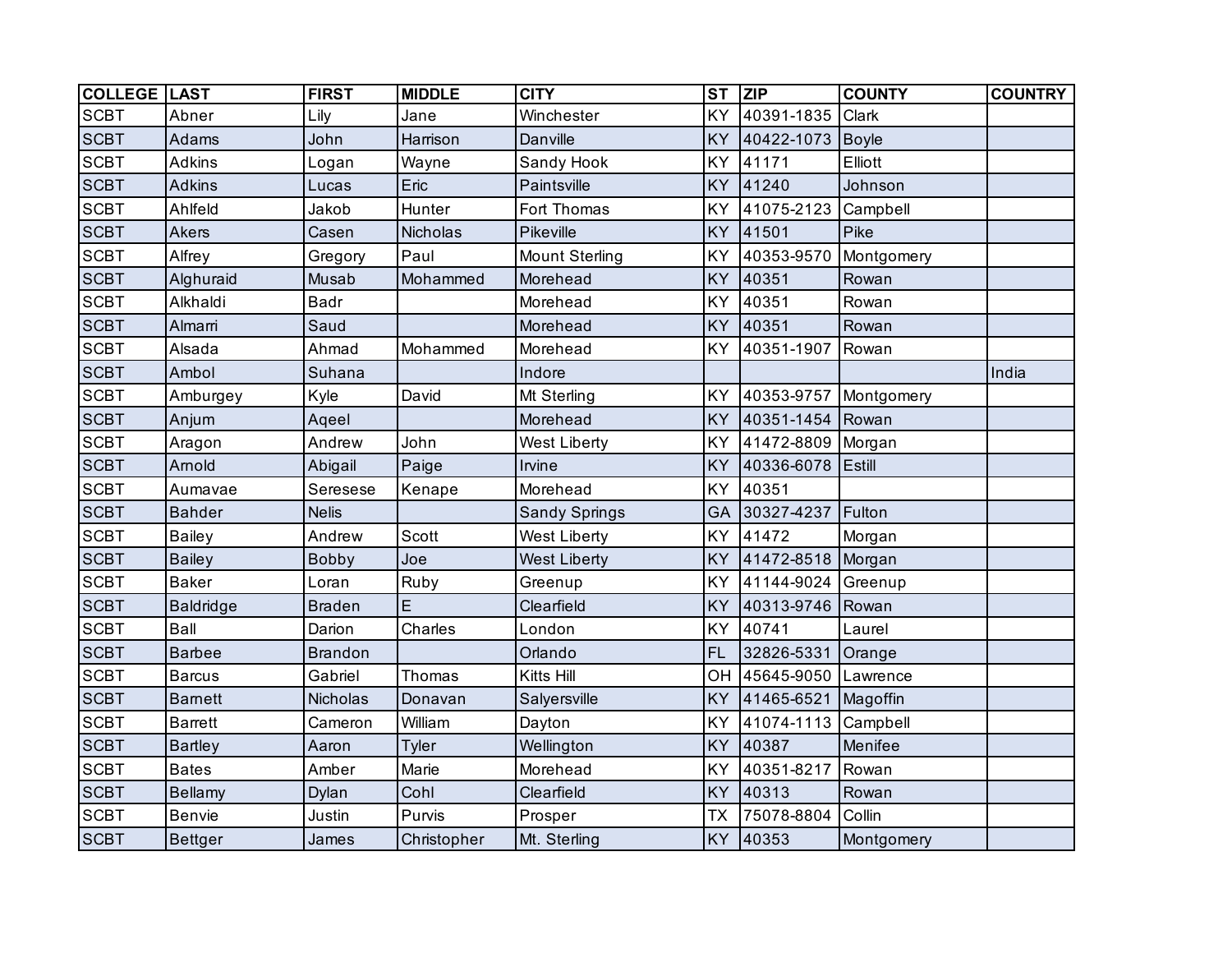| <b>SCBT</b> | <b>Black</b>    | Sarah          | Haviland      | Lexington         | KY        | 40514                 | Fayette    |  |
|-------------|-----------------|----------------|---------------|-------------------|-----------|-----------------------|------------|--|
| <b>SCBT</b> | <b>Bland</b>    | Justin         | Κ             | <b>Brookville</b> | OH        | 45309-1386 Montgomery |            |  |
| <b>SCBT</b> | <b>Blevins</b>  | Levi           | David         | Eubank            | KY        | 42567-9744            | Pulaski    |  |
| <b>SCBT</b> | <b>Boggs</b>    | Davy           |               | Olive Hill        | KY        | 41164-8244            | Carter     |  |
| <b>SCBT</b> | <b>Botts</b>    | William        | Scott         | Jeffersonville    | KY        | 40337-8829            | Montgomery |  |
| <b>SCBT</b> | <b>Bowling</b>  | Michael        | Stephen       | Hagerhill         | KY        | 41222-8859            | Johnson    |  |
| <b>SCBT</b> | Boyd            | Chad           | Anthony       | Kite              | KY        | 41828-8826            | Knott      |  |
| <b>SCBT</b> | <b>Boyle</b>    | Erin           | <b>Nicole</b> | Hanoverton        | OH        | 44423-9635            | Columbiana |  |
| <b>SCBT</b> | <b>Brian</b>    | Jackson        | W.            | Winchester        | KY        | 40391                 | Clark      |  |
| <b>SCBT</b> | <b>Brown</b>    | <b>Bethany</b> | Hope          | <b>Peebles</b>    | <b>OH</b> | 45660-9571            | Adams      |  |
| <b>SCBT</b> | <b>Brown</b>    | Lila           | Mackenna      | Portsmouth        | OH        | 45662-6421            | Scioto     |  |
| <b>SCBT</b> | <b>Browning</b> | Caleb          | Augustus      | Winchester        | KY        | 40391                 | Clark      |  |
| <b>SCBT</b> | <b>Bullock</b>  | Jarrod         | Todd          | Carlisle          | KY        | 40311                 | Nicholas   |  |
| <b>SCBT</b> | <b>Bunch</b>    | Travis         | Alan          | Irvine            | KY        | 40336-6923            | Estill     |  |
| <b>SCBT</b> | <b>Burden</b>   | Mason          | Lee           | Paris             | KY        | 40361                 | Robertson  |  |
| <b>SCBT</b> | <b>Burdine</b>  | Caitlyn        | Hope          | Frankfort         | KY        | 40601                 | Franklin   |  |
| <b>SCBT</b> | <b>Burkhead</b> | Dalton         | Lane          | Lawrenceburg      | KY        | 40342-9210            | Anderson   |  |
| <b>SCBT</b> | <b>Bush</b>     | <b>Brendan</b> | Anthony       | Ezel              | KY        | 41425-8614            | Morgan     |  |
| <b>SCBT</b> | <b>Butler</b>   | Katlynn        | Joy           | Vanceburg         | KY        | 41179                 | Lewis      |  |
| <b>SCBT</b> | Campbell        | Johnnyce       | Claire        | Lexington         | KY        | 40514                 | Fayette    |  |
| <b>SCBT</b> | Canaday         | Austin         | James         | Waverly           | OH        | 45690-9020            | Pike       |  |
| <b>SCBT</b> | Canter          | <b>Bryson</b>  | Levi-Perry    | Ironton           | OH        | 45638-2493            | Lawrence   |  |
| <b>SCBT</b> | Cantrell        | Erin           | F             | Grayson           | KY        | 41143                 | Lawrence   |  |
| <b>SCBT</b> | Cantrell        | Jonathan       | Daniel        | Louisa            | KY        | 41230                 | Lawrence   |  |
| <b>SCBT</b> | Carlisle        | Amelia         | Jo            | Morehead          | KY        | 40351                 | Rowan      |  |
| <b>SCBT</b> | Carlson         | Patrick        | Cody          | Lexington         | <b>KY</b> | 40511-8316            | Fayette    |  |
| <b>SCBT</b> | Carpenter       | Matthew        | D             | Mt Sterling       | KY        | 40353                 | Montgomery |  |
| <b>SCBT</b> | Caudill         | McKenzie       | Lashaye       | Wilmore           | KY        | 40390-1491            | Jessamine  |  |
| <b>SCBT</b> | Chandler        | Garner         | Alan          | Corbin            | KY        | 40701-2706 Whitley    |            |  |
| <b>SCBT</b> | Chapman         | <b>Blake</b>   | Alexander     | Morehead          | KY        | 40351-8839            | Rowan      |  |
| <b>SCBT</b> | Chesney         | Gabriel        | Radge         | Morehead          | KY        | 40351                 | Rowan      |  |
| <b>SCBT</b> | Childers        | Kassidy        | Morgan        | Pikeville         | KY        | 41501-8190            | Pike       |  |
| <b>SCBT</b> | Childs          | Christina      | Catherine     | Hillsboro         | KY        | 41049-8604 Fleming    |            |  |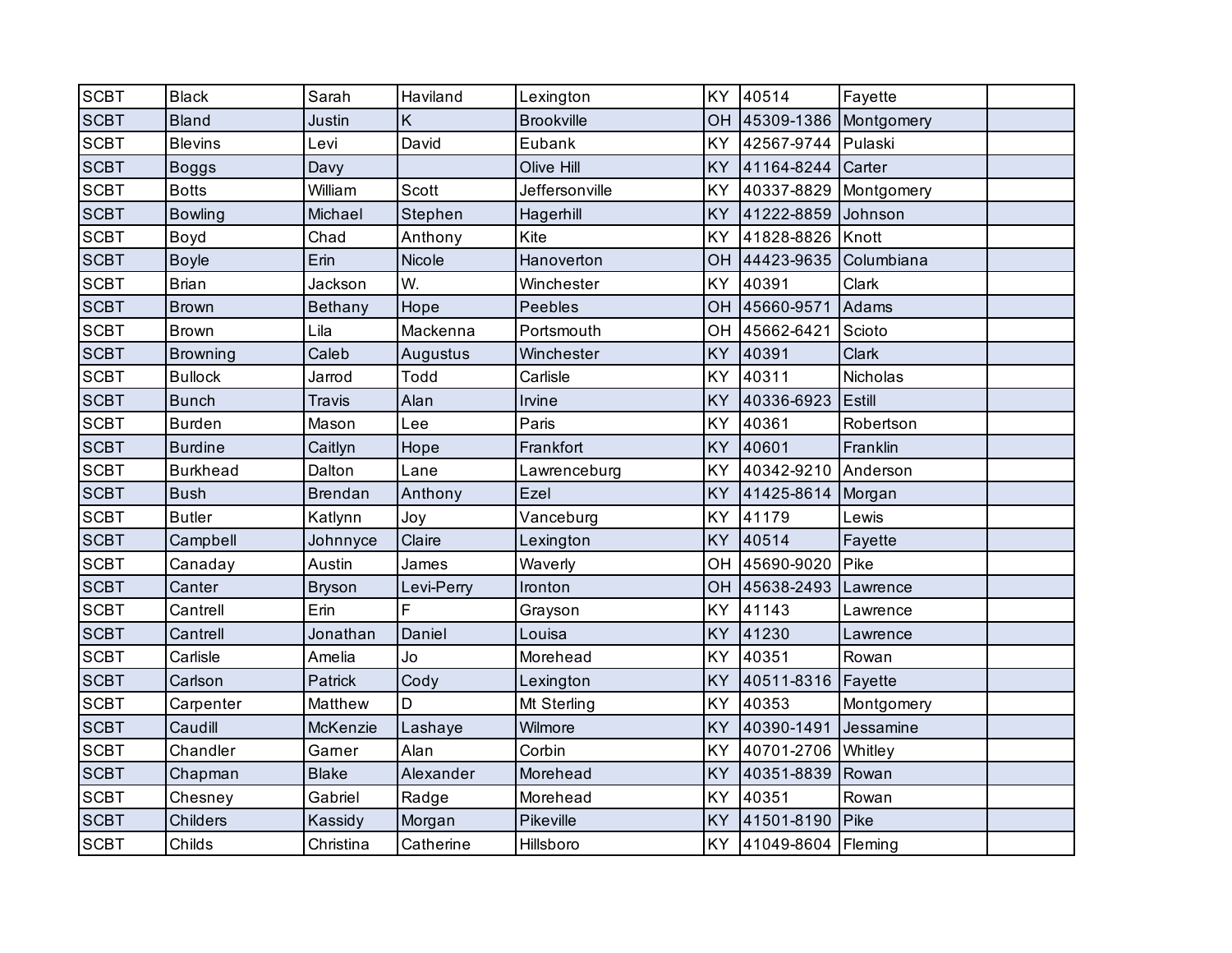| <b>SCBT</b> | Chowning       | William        | <b>Stuart</b>   | California            | KY        | 41007                 | Campbell       |  |
|-------------|----------------|----------------|-----------------|-----------------------|-----------|-----------------------|----------------|--|
| <b>SCBT</b> | Christian      | Aaron          | Michael         | Morehead              | KY        | 40351                 | Rowan          |  |
| <b>SCBT</b> | Clarke         | Parker         | Alan            | Wurtland              | KY        | 41144                 | Greenup        |  |
| <b>SCBT</b> | Clausen        | Jennifer       | Riley           | Fontana               | CA        | 92336-3625            | San Bernardino |  |
| <b>SCBT</b> | Clemons        | <b>Brianna</b> | Haney           | Jackson               | KY        | 41339-8106            | Breathitt      |  |
| <b>SCBT</b> | Clemons        | Morgan         | <b>Brittany</b> | <b>Berea</b>          | KY        | 40403                 | Madison        |  |
| <b>SCBT</b> | Clemons        | Myiah          | E               | <b>Mount Sterling</b> | KY        | 40353-1452 Montgomery |                |  |
| <b>SCBT</b> | Cohen          | Harrison       | Edward          | Fort Mill             | SC        | 29715-8761            | York           |  |
| <b>SCBT</b> | Coleman        | Richard        | Nicholas        | Lexington             | KY        | 40503                 | Fayette        |  |
| <b>SCBT</b> | Combs          | Andrew         | McCay           | Garrett               | KY        | 41630                 | Floyd          |  |
| <b>SCBT</b> | Commans        | Quinn          |                 | Placentia             | CA        | 92870-8236            | Orange         |  |
| <b>SCBT</b> | Compton        | Tyler          | Jacob           | Minford               | OH        | 45653-8540            | Scioto         |  |
| <b>SCBT</b> | Corbin         | Cameron        | Lee             | Sharpsburg            | KY        | 40374                 | <b>Bath</b>    |  |
| <b>SCBT</b> | Cornette       | Whitney        | Danielle        | Tollesboro            | KY        | 41189                 | Lewis          |  |
| <b>SCBT</b> | Craig          | Catrina        | Elizabeth       | <b>West Liberty</b>   | KY        | 41472                 | Morgan         |  |
| <b>SCBT</b> | Craig          | Elissa         | Flora Mae       | Walton                | KY        | 41094-7800            | Boone          |  |
| <b>SCBT</b> | Crank          | Kelton         | Lee             | Kimper                | KY        | 41539                 | Floyd          |  |
| <b>SCBT</b> | Crumbacker     | Isaac          | David           | Finchville            | KY        | 40022-6743            | Shelby         |  |
| <b>SCBT</b> | Crump          | Joshua         | Aaron           | Flemingsburg          | KY        | 41041-8257            | Fleming        |  |
| <b>SCBT</b> | Curreri        | Hannah         | R.              | Winchester            | KY        | 40391-7638            | Clark          |  |
| <b>SCBT</b> | Curtis         | Dalton         | Ray             | Olympia               | KY        | 40358-9030            | Bath           |  |
| <b>SCBT</b> | Davis          | Corey          | Michael         | Ashland               | KY        | 41101-6261            | Boyd           |  |
| <b>SCBT</b> | Davis          | <b>Drew</b>    | Christopher     | <b>Athens</b>         | OH        | 45701-9331            | Athens         |  |
| <b>SCBT</b> | Davis          | Matthew        | Jordan Razor    | Owingsville           | KY        | 40360                 | <b>Bath</b>    |  |
| <b>SCBT</b> | Davis          | Tavin          |                 | Memphis               | <b>TN</b> | 38125-3475 Shelby     |                |  |
| <b>SCBT</b> | DeBloois       | Arielle        | Kaatje          | Lexington             | KY        | 40509-9578   Fayette  |                |  |
| <b>SCBT</b> | <b>Delisle</b> | Griffin        | Douglas         | <b>New Richmond</b>   | OH        | 45157-9668            | Clermont       |  |
| <b>SCBT</b> | Dennis         | Haley          | Michelle        | Olive Hill            | KY        | 41164                 | Carter         |  |
| <b>SCBT</b> | Dennis         | Madison        | Claire          | Morehead              | KY        | 40351                 | Rowan          |  |
| <b>SCBT</b> | deVerges       | Jessica        | Thornhill       | Lexington             | KY        | 40502-3321            | Fayette        |  |
| <b>SCBT</b> | Dodrill        | Maddie         | Danielle        | Asbury                | WV        | 24916-9219            | Greenbrier     |  |
| <b>SCBT</b> | Downs          | Tristan        | Samuel          | Owingsville           | KY        | 40360                 | <b>Bath</b>    |  |
| <b>SCBT</b> | Dragoo         | Jeremy         | Luke            | <b>Mount Sterling</b> | <b>KY</b> | 40353-8106 Montgomery |                |  |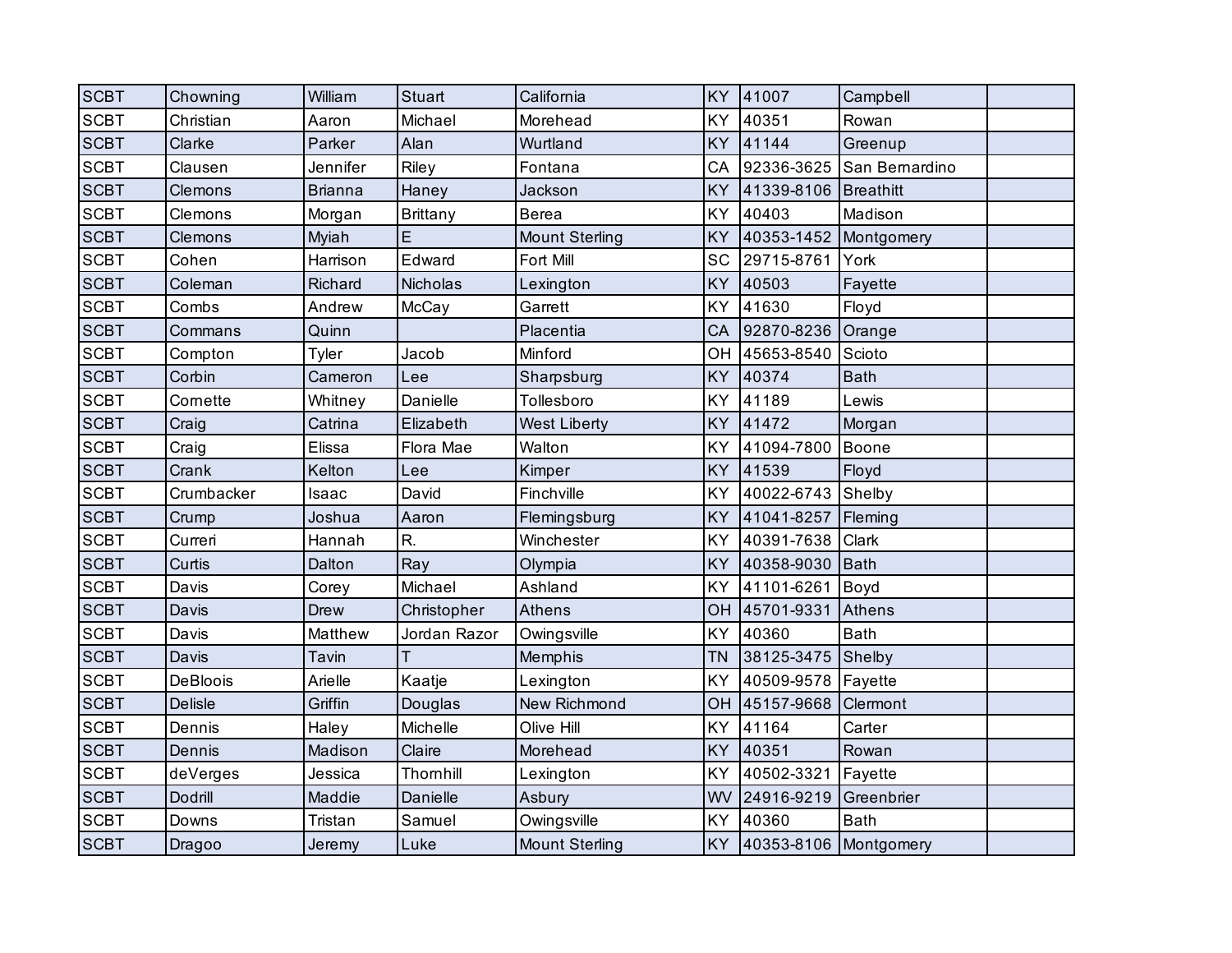| <b>SCBT</b> | Duffy           | Graham        | Parker        | Goshen                | KY        | 40026-9799 Oldham    |            |  |
|-------------|-----------------|---------------|---------------|-----------------------|-----------|----------------------|------------|--|
| <b>SCBT</b> | Dunagan         | Michael       | Joseph        | <b>Terre Haute</b>    | IN        | 47803-2383           | Vigo       |  |
| <b>SCBT</b> | Duncan          | Taylor        | Hezekiah      | Olive Hill            | KY        | 41164-7994           | Carter     |  |
| <b>SCBT</b> | Elam            | Maxwell       | James         | <b>West Liberty</b>   | KY        | 41472                | Morgan     |  |
| <b>SCBT</b> | Eller           | David         | Brody         | Inez                  | KY        | 41224-8560           | Martin     |  |
| <b>SCBT</b> | <b>Ellis</b>    | Megan         | Paige         | California            | KY        | 41007-8894 Campbell  |            |  |
| <b>SCBT</b> | <b>Ellis</b>    | <b>Tucker</b> | Jay           | Morehead              | KY        | 40351-7422 Rowan     |            |  |
| <b>SCBT</b> | Evans           | Kaitlyn       | Jayne         | Ashland               | KY        | 41101-3010           | Boyd       |  |
| <b>SCBT</b> | Familton        | Allison       | Spencer       | Grayson               | KY        | 41143-7952           | Carter     |  |
| <b>SCBT</b> | Fannin          | Madison       | Jayde         | <b>West Liberty</b>   | KY        | 41472-7874           | Morgan     |  |
| <b>SCBT</b> | Faris           | Tanner        | <b>Blake</b>  | Flemingsburg          | KY        | 41041-8841           | Fleming    |  |
| <b>SCBT</b> | <b>Feldhaus</b> | Madison       | Carey         | Columbus              | OH        | 43235-2070           | Franklin   |  |
| <b>SCBT</b> | Feltner         | Hannah        |               | Vicco                 | KY        | 41773-0362           | Perry      |  |
| <b>SCBT</b> | Ferry           | Jacob         | William       | Aurora                | IL        | 60503-4773           | Will       |  |
| <b>SCBT</b> | <b>Fetters</b>  | Chelse        | Renee         | Vanceburg             | KY        | 41179-7030           | Lewis      |  |
| <b>SCBT</b> | Fitch           | Logan         | Edward        | Inez                  | KY        | 41224-8368           | Martin     |  |
| <b>SCBT</b> | Fitch           | Marc          | Austin        | Louisa                | KY        | 41230-8702           | Lawrence   |  |
| <b>SCBT</b> | Flores          | <b>Brian</b>  | Rodriguez     | Maysville             | KY        | 41056-9274           | Mason      |  |
| <b>SCBT</b> | Fouts           | Cody          |               | Jackson               | KY        | 41339-0000 Breathitt |            |  |
| <b>SCBT</b> | Fraley          | Alex          | Michael       | <b>Mount Sterling</b> | KY        | 40353-8228           | Montgomery |  |
| <b>SCBT</b> | Fraley          | Christopher   | Chase         | <b>East Point</b>     | KY        | 41216                | Johnson    |  |
| <b>SCBT</b> | Fraley          | James         | W.            | Garrison              | <b>KY</b> | 41141                | Lewis      |  |
| <b>SCBT</b> | Fulton          | Adam          | William       | <b>West Union</b>     | OH        | 45693-9744 Adams     |            |  |
| <b>SCBT</b> | Garcia-Simon    | Alba          | Dalia         | Mayslick              | <b>KY</b> | 41055-8954           | Mason      |  |
| <b>SCBT</b> | Gatton          | Joseph        |               | Owensboro             | KY        | 42301-2859           | Daviess    |  |
| <b>SCBT</b> | Gauze           | Ruby          | Jada          | Huddy                 | KY        | 41535-8929           | Pike       |  |
| <b>SCBT</b> | Giesbers        | Sjaak         |               | Williamstown          | KY        | 41097-8063           | Grant      |  |
| <b>SCBT</b> | Gillum          | Ryan          | Austin        | Grayson               | KY        | 41143-8950           | Carter     |  |
| <b>SCBT</b> | Gillum          | Timothy       | David         | Sandy Hook            | KY        | 41171                | Elliott    |  |
| <b>SCBT</b> | Gouge           | Derek         | J.            | <b>Berry</b>          | KY        | 41003                | Harrison   |  |
| <b>SCBT</b> | Grainger        | John          | Carl          | Wilmore               | KY        | 40390-1106           | Jessamine  |  |
| <b>SCBT</b> | Gross           | Gunnar        |               | Ashland               | KY        | 41102-9494           | Boyd       |  |
| <b>SCBT</b> | Gullet          | Lowell        | <b>Tanner</b> | Flatwoods             | KY        | 41139-1313 Greenup   |            |  |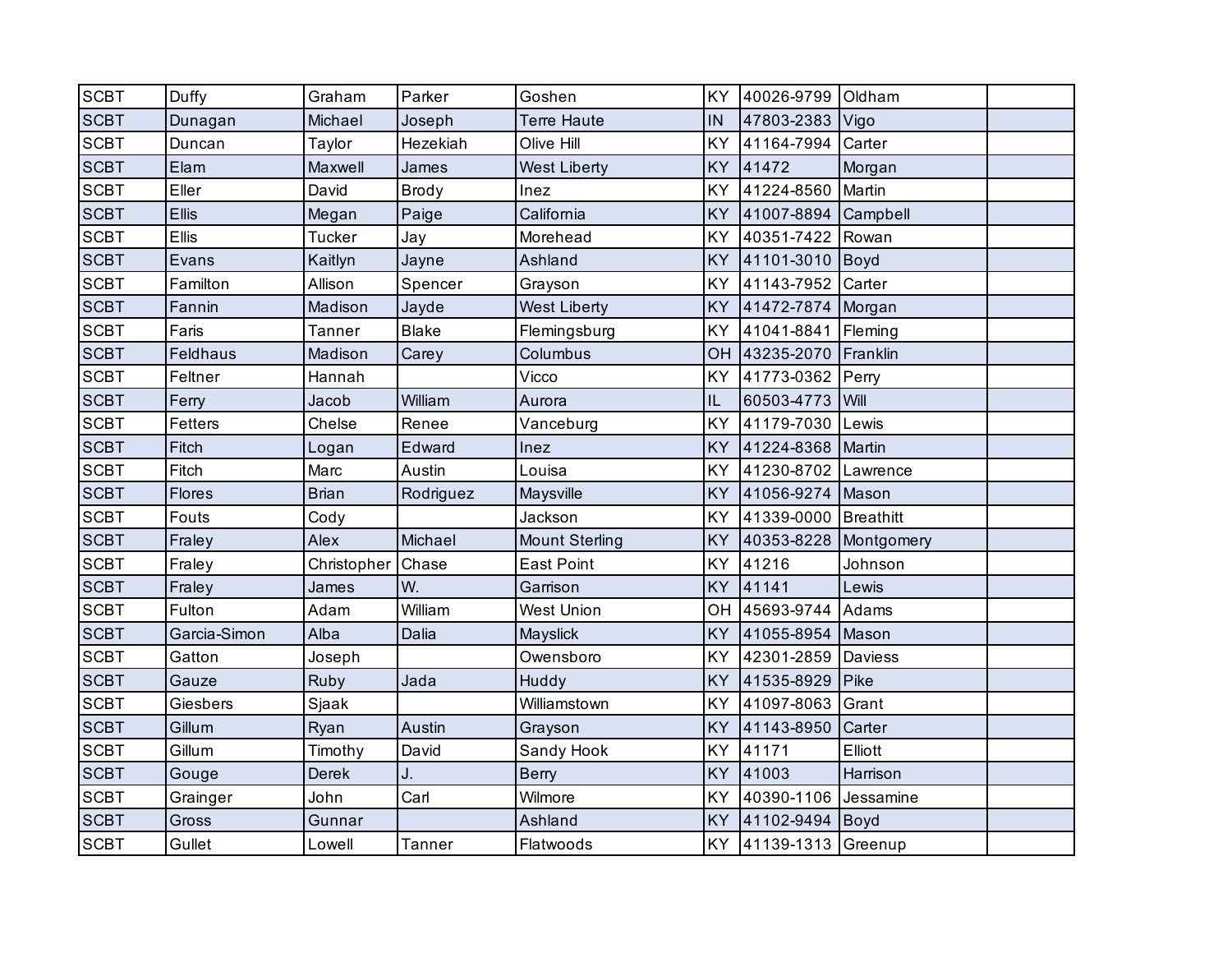| <b>SCBT</b> | Gullett     | James         | Connor        | Salyersville          | <b>KY</b> | 41465-8898 Magoffin |                |  |
|-------------|-------------|---------------|---------------|-----------------------|-----------|---------------------|----------------|--|
| <b>SCBT</b> | Hagan       | Jerricah      |               | Philpot               | KY        | 42366-9762          | <b>Daviess</b> |  |
| <b>SCBT</b> | Hagan       | Lucas         | W.            | Bardstown             | <b>KY</b> | 40004-7306 Nelson   |                |  |
| <b>SCBT</b> | Hage        | Skailar       |               | Saint Clair Shores    | MI        | 48080-2872          | Sarasota       |  |
| <b>SCBT</b> | Hall        | Adrienne      | <b>Nicole</b> | Olive Hill            | <b>KY</b> | 41164               | Carter         |  |
| <b>SCBT</b> | Hall        | Carly         | S             | Pikeville             | KY        | 41501               | Pike           |  |
| <b>SCBT</b> | Hall        | Elizabeth     | K             | Winchester            | <b>KY</b> | 40391-1012          | <b>Clark</b>   |  |
| <b>SCBT</b> | Hall        | Gabriella     | Rose          | Maysville             | KY        | 41056-8107          | Mason          |  |
| <b>SCBT</b> | Hall        | Lucas         | Spencer       | Raven                 | <b>KY</b> | 41861-9103          | Knott          |  |
| <b>SCBT</b> | Hamm        | Kyle          | W             | New Haven             | KY        | 40051               | Fayette        |  |
| <b>SCBT</b> | Hay         | Joseph        | Robert        | Huntington            | WV        | 25704-2019          | Wayne          |  |
| <b>SCBT</b> | Hayden      | Daulton       | Dennis        | Stambaugh             | KY        | 41257-9044          | Johnson        |  |
| <b>SCBT</b> | Hayden      | <b>Dyllan</b> | David         | Stambaugh             | KY        | 41257-9044          | Johnson        |  |
| <b>SCBT</b> | Heineman    | Anna          | Elizabeth     | Greenup               | KY        | 41144-2107          | Greenup        |  |
| <b>SCBT</b> | Helton      | <b>Tyler</b>  | <b>Bryce</b>  | Grayson               | KY        | 41143-7429          | Carter         |  |
| <b>SCBT</b> | Hensley     | Dalton        | Zachary       | Hatfield              | KY        | 41514-9059          | Pike           |  |
| <b>SCBT</b> | Hensor      | <b>Bryce</b>  |               | Petersburg            | PA        | 16669               | Huntingdon     |  |
| <b>SCBT</b> | Hernandez   | Ethan         | Alberto       | Paris                 | KY        | 40361-7009          | Bourbon        |  |
| <b>SCBT</b> | Herron      | Grant         | Michael       | Greenwood             | IN        | 46143-8275          | Johnson        |  |
| <b>SCBT</b> | Hesler      | Duncan        | Lane          | Winchester            | OH        | 45697-9758          | Adams          |  |
| <b>SCBT</b> | Highley     | Zackary       | Clay          | Owingsville           | KY        | 40360               | <b>Bath</b>    |  |
| <b>SCBT</b> | Hilterbrand | Jonathon      | C             | Maysville             | KY        | 41056-8831          | Mason          |  |
| <b>SCBT</b> | Hilton      | Cory          | Dale          | Morehead              | KY        | 40351-7582          | Rowan          |  |
| <b>SCBT</b> | Hinton      | Christopher   | Paul          | Frankfort             | KY        | 40601-2637          | Franklin       |  |
| <b>SCBT</b> | Hitch       | Trevor        | Lee           | Morehead              | KY        | 40351-1846 Rowan    |                |  |
| <b>SCBT</b> | Hobert      | Nathaniel     |               | Frenchburg            | KY        | 40322-8482          | Menifee        |  |
| <b>SCBT</b> | Hobert      | Regena        | Kay           | Frenchburg            | KY        | 40322               | Menifee        |  |
| <b>SCBT</b> | Hogge       | Thomas        | Glenmore      | Owingsville           | KY        | 40360-2030          | Bath           |  |
| <b>SCBT</b> | Holderby    | Trevor        | Lane          | Salyersville          | KY        | 41465-6852          | Magoffin       |  |
| <b>SCBT</b> | Holley      | Skylar        | Nixon         | <b>Mount Sterling</b> | KY        | 40353               | Montgomery     |  |
| <b>SCBT</b> | Holt        | Cassidy       | Marie         | Cookeville            | <b>TN</b> | 38503               | Putnam         |  |
| <b>SCBT</b> | Holt        | Kyle          | Nicholas      | Versailles            | KY        | 40383-9585          | Woodford       |  |
| <b>SCBT</b> | Howard      | Alexander     | Christian     | Georgetown            | KY        | 40324-9496 Scott    |                |  |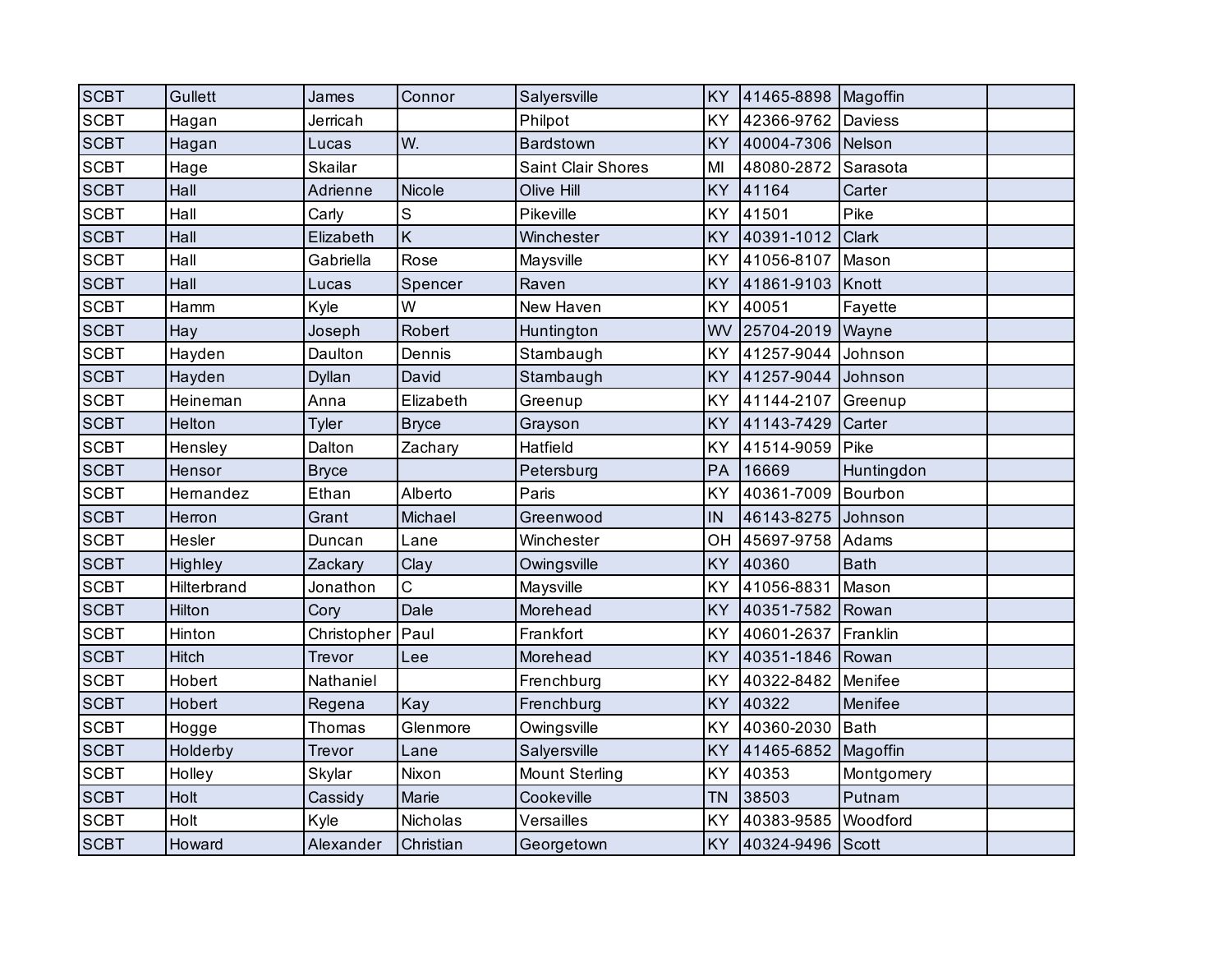| <b>SCBT</b> | Howard          | <b>Bryce</b>  | Anthony      | <b>Hazel Green</b>    | KY        | 41332                 | Wolfe          |  |
|-------------|-----------------|---------------|--------------|-----------------------|-----------|-----------------------|----------------|--|
| <b>SCBT</b> | Howard          | Hannah        | Elizabeth    | Morehead              | KY        | 40351                 | Rowan          |  |
| <b>SCBT</b> | Hunt            | Deborah       | Kay          | <b>Smiths Grove</b>   | KY        | 42171-9305            | Warren         |  |
| <b>SCBT</b> | <b>Hurst</b>    | Hunter        | Jacob        | Morehead              | <b>KY</b> | 40351-7670            | Rowan          |  |
| <b>SCBT</b> | Jenkins         | Jon           | Christopher  | Morehead              | KY        | 40351                 | Rowan          |  |
| <b>SCBT</b> | Johnson         | John          |              | Kenova                | WV        | 25530-1905 Wayne      |                |  |
| <b>SCBT</b> | Kafka           | Wilson        |              | Pittsburg             | KS        | 66762-6444            | Crawford       |  |
| <b>SCBT</b> | Keeton          | Dalton        | Wyatt        | Salyersville          | KY        | 41465                 | Magoffin       |  |
| <b>SCBT</b> | Kelley          | Trenton       | Nathan       | Columbus              | IN        | 47201-8461            | Bartholomew    |  |
| <b>SCBT</b> | Kessinger       | Nicholas      | M            | Louisa                | KY        | 41230                 |                |  |
| <b>SCBT</b> | Kline           | Austin        |              | <b>Beecher City</b>   | IL        | 62414-4072 Effingham  |                |  |
| <b>SCBT</b> | Kossler         | Danielle      | Justine      | Waynesville           | OH        | 45068-8587            | Warren         |  |
| <b>SCBT</b> | Kuessner        | Krystal       | M            | <b>Butler</b>         | KY        | 41006-9195 Pendleton  |                |  |
| <b>SCBT</b> | Lackey          | James         | Kendell      | Jeffersonville        | KY        | 40337-9698 Montgomery |                |  |
| <b>SCBT</b> | Lamb            | Holly         | Louise       | Morehead              | KY        | 40351                 | Rowan          |  |
| <b>SCBT</b> | Le              | Quang         |              | Morehead              | KY        | 40351                 |                |  |
| <b>SCBT</b> | Leet            | Devin         | Matthew      | Ewing                 | KY        | 41039                 | Fleming        |  |
| <b>SCBT</b> | LeMaster        | Alexandre     | <b>Brant</b> | South Shore           | KY        | 41175-8522            | Greenup        |  |
| <b>SCBT</b> | Lipinski        | Matthew       | Joseph       | Batavia               | OH        | 45103-2553            | Clermont       |  |
| <b>SCBT</b> | Lockhart        | Thomas        | Darnell      | <b>Mount Sterling</b> | KY        | 40353-9080            | Montgomery     |  |
| <b>SCBT</b> | Logsdon         | Holly         | A            | Owensboro             | KY        | 42303-9234            | <b>Daviess</b> |  |
| <b>SCBT</b> | Lohrer          | Anna          | Mae          | Cincinnati            | OH        | 45233-3500            | Hamilton       |  |
| <b>SCBT</b> | Loos            | Edmund        | Oscar        | Windermere            | FL        | 34786                 | Orange         |  |
| <b>SCBT</b> | Lozada-Gonzalez | Priamo        |              | Weston                | <b>FL</b> | 33331-3847            | Broward        |  |
| <b>SCBT</b> | Lozinak         | William       | David        | Hollidaysburg         | PA        | 16648-9290            | <b>Blair</b>   |  |
| <b>SCBT</b> | Lucero          | Sheridan      | L            | Lexington             | KY        | 40502-2418            | Fayette        |  |
| <b>SCBT</b> | Mabry           | Andrew        | Donovan      | Morehead              | KY        | 40351-8436            | Rowan          |  |
| <b>SCBT</b> | Malone          | <b>Dustin</b> | Walker       | Dickson               | <b>TN</b> | 37055-2640            | Dickson        |  |
| <b>SCBT</b> | Marrs           | Benjamin      | Andrew       | Lexington             | KY        | 40509-9540            | Fayette        |  |
| <b>SCBT</b> | Martin          | Tonyalee      | Cricket      | Jeffersonville        | KY        | 40337                 | Montgomery     |  |
| <b>SCBT</b> | Mathews         | M'Shae        | L.           | Morehead              | KY        | 40351                 | Rowan          |  |
| <b>SCBT</b> | Mayo            | David         | Clarke       | Morehead              | KY        | 40351-0137            | Rowan          |  |
| <b>SCBT</b> | McCoy           | <b>Billie</b> | Jo           | Webbville             | <b>KY</b> | 41180-8100 Lawrence   |                |  |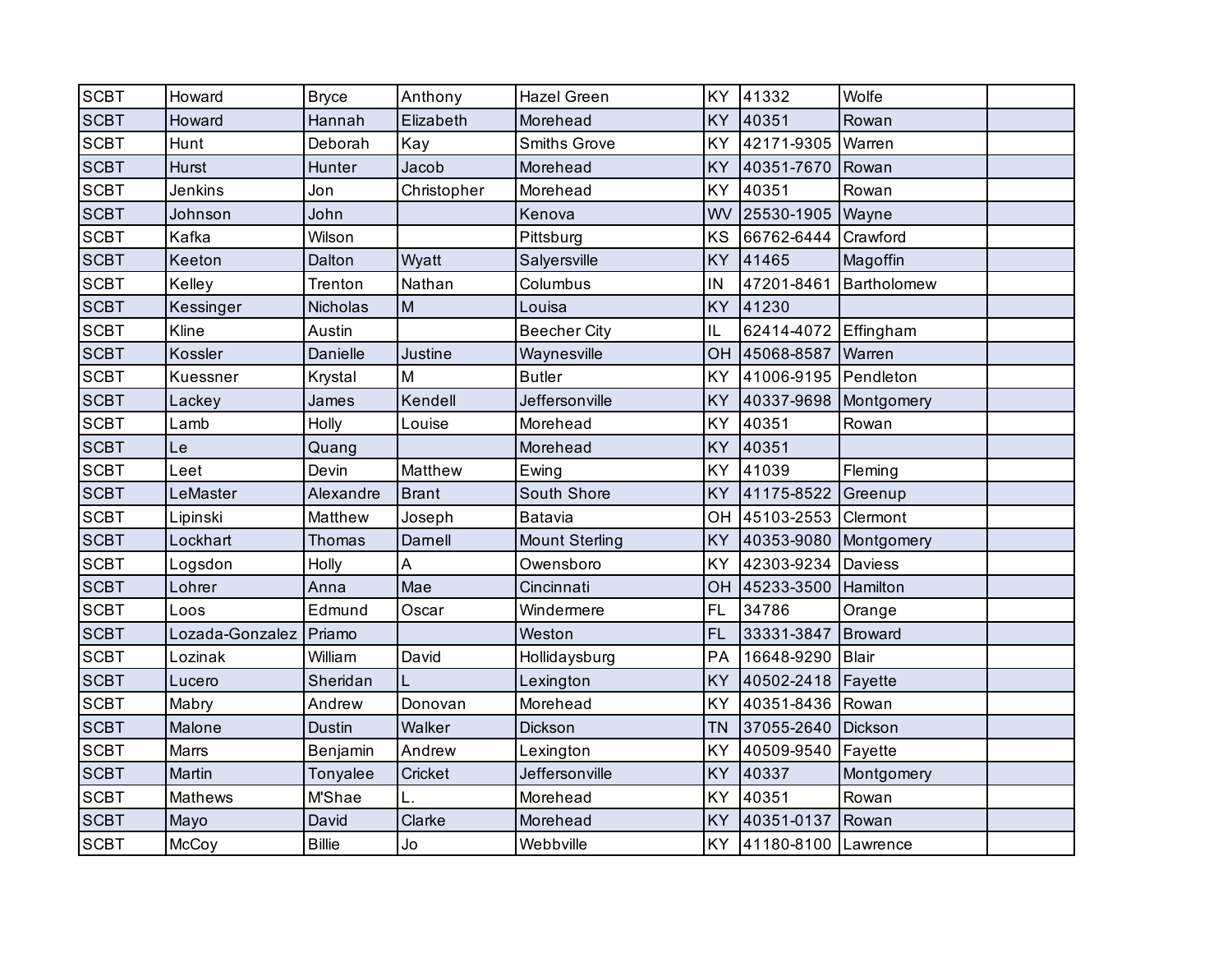| <b>SCBT</b> | McFarland       | Andrew         | David          | Owingsville   | <b>KY</b> | 40360               | <b>Bath</b>      |  |
|-------------|-----------------|----------------|----------------|---------------|-----------|---------------------|------------------|--|
| <b>SCBT</b> | McGlone         | <b>Dustin</b>  | Colt           | Olive Hill    | KY        | 41164-8439          | Carter           |  |
| <b>SCBT</b> | McIntyre        | <b>Bryan</b>   | Michael        | Morehead      | KY        | 40351-9607          | Rowan            |  |
| <b>SCBT</b> | McKnight        | Tyler          | Dustin         | Ashland       | KY        | 41101-4722          | Boyd             |  |
| <b>SCBT</b> | <b>McMillen</b> | Maxwell        | P              | Independence  | KY        | 41051-7835          | Kenton           |  |
| <b>SCBT</b> | Meech           | Charles        | Edward         | Apollo Beach  | <b>FL</b> | 33572-1735          | Hillsborough     |  |
| <b>SCBT</b> | Middleton       | Lane           | B              | Louisville    | KY        | 40229-1441          | Jefferson        |  |
| <b>SCBT</b> | Miller          | Jarrett        | Michael        | Shelby        | OH        | 44875-9455 Richland |                  |  |
| <b>SCBT</b> | <b>Miller</b>   | Tonya          | $\mathbf S$    | Vanceburg     | <b>KY</b> | 41179-8171          | Lewis            |  |
| <b>SCBT</b> | Mineer          | Cameron        | M              | Flemingsburg  | KY        | 41041-8140          | Fleming          |  |
| <b>SCBT</b> | Miracle         | Jacqueline     | $\sf K$        | London        | <b>KY</b> | 40741-8615 Laurel   |                  |  |
| <b>SCBT</b> | Montelisciani   | Olivia         | Kate           | Edgewood      | KY        | 41017-2665 Kenton   |                  |  |
| <b>SCBT</b> | Moore           | Benjamin       | Walker         | Hillsboro     | KY        | 41049               | Fleming          |  |
| <b>SCBT</b> | Neal            | Kelly          |                | Stanton       | KY        | 40380-9404          | Powell           |  |
| <b>SCBT</b> | <b>New</b>      | <b>Bradon</b>  | Chandler       | Owenton       | KY        | 40359-9082          | Owen             |  |
| <b>SCBT</b> | Noble           | Kenray         | Janice         | Jackson       | KY        | 41339               | <b>Breathitt</b> |  |
| <b>SCBT</b> | Ockerman        | Hunter         | Owens          | Grayson       | KY        | 41143-7175          | Carter           |  |
| <b>SCBT</b> | Osborn          | Catherine      | G              | Owingsville   | KY        | 40360-9504          | <b>Bath</b>      |  |
| <b>SCBT</b> | Owsley          | Chelsea        | <b>Breanna</b> | Vest          | KY        | 41772               | Knott            |  |
| <b>SCBT</b> | Palla           | Christina      | Lee            | Apollo        | PA        | 15613-1742          | Westmoreland     |  |
| <b>SCBT</b> | Palla           | Sidney         | Ann            | Apollo        | PA        | 15613-1742          | Westmoreland     |  |
| <b>SCBT</b> | Parmley         | James          |                | Morehead      | KY        | 40351               | Rowan            |  |
| <b>SCBT</b> | Parsons         | Cameron        | <b>Blake</b>   | Hurricane     | WV        | 25526-8724          | Putnam           |  |
| <b>SCBT</b> | Patel           | Mann           | Sanjay         | Somerset      | KY        | 42503-9605          | Pulaski          |  |
| <b>SCBT</b> | Patel           | Pranesh        |                | Ashland       | KY        | 41102               | <b>Boyd</b>      |  |
| <b>SCBT</b> | Patrick         | Raven          | Presley        | Winchester    | KY        | 40391-9164          | Clark            |  |
| <b>SCBT</b> | Payne           | <b>Braxton</b> | Dominique      | Prospect      | KY        | 40059               | Jefferson        |  |
| <b>SCBT</b> | Petatan         | Abad           |                | Lexington     | KY        | 40517               | Fayette          |  |
| <b>SCBT</b> | Peterson        | Patrick        | Sean           | Westerville   | OH        | 43081               | Franklin         |  |
| <b>SCBT</b> | Petrey          | Ansel          | Aaron          | Winchester    | KY        | 40391-8912          | Clark            |  |
| <b>SCBT</b> | <b>Phillips</b> | Ryan           | Henry          | London        | KY        | 40744               | Laurel           |  |
| <b>SCBT</b> | Pierce          | <b>Drake</b>   | Morgan         | <b>Butler</b> | KY        | 41006               | Pendleton        |  |
| <b>SCBT</b> | Pierce          | Leah           | Nicole         | Radcliff      | <b>KY</b> | 40160-9307 Hardin   |                  |  |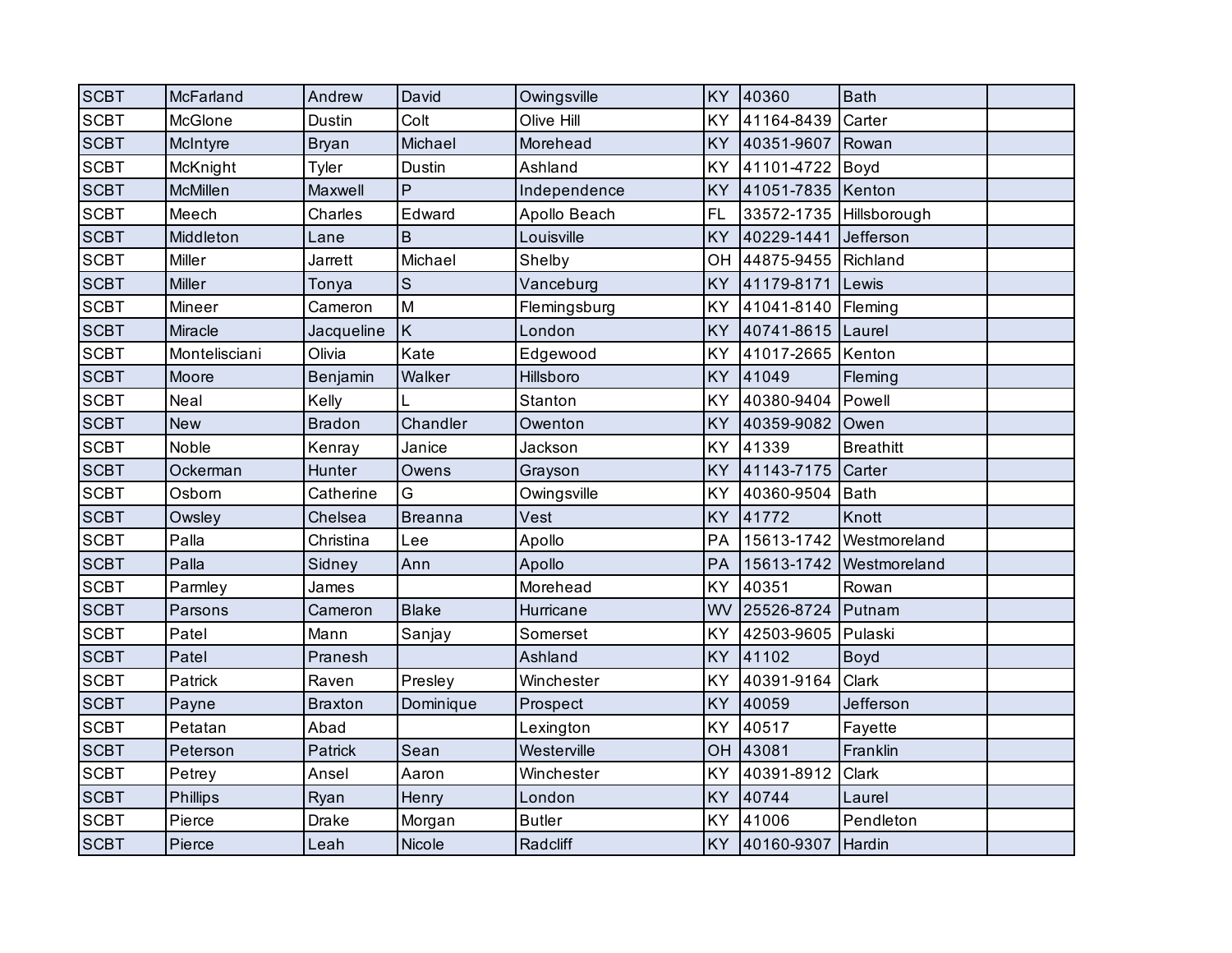| <b>SCBT</b> | Pierce      | Nolan            |           | Whitby                | ON        | <b>L1R2R2</b>     |               | Canada |
|-------------|-------------|------------------|-----------|-----------------------|-----------|-------------------|---------------|--------|
| <b>SCBT</b> | Pinion      | Cheyenne         | Rashelle  | <b>Jenkins</b>        | <b>KY</b> | 41537-8529        | Pike          |        |
| <b>SCBT</b> | Potter      | Jerry            | Kye       | <b>West Liberty</b>   | KY        | 41472-7733        | Morgan        |        |
| <b>SCBT</b> | Pozgay      | Clara            |           | <b>Bowling Green</b>  | KY        | 42104-3932        | Warren        |        |
| <b>SCBT</b> | Prater      | Gary             | Michael   | <b>West Liberty</b>   | KY        | 41472             | Morgan        |        |
| <b>SCBT</b> | Prater      | Jacob            | Kyle      | Vanceburg             | KY        | 41179-7921        | Lewis         |        |
| <b>SCBT</b> | Prater      | Madison          | Renee     | Vanceburg             | KY        | 41179-7921        | Lewis         |        |
| <b>SCBT</b> | Preece      | Evin             | Wade      | Catlettsburg          | <b>KY</b> | 41129             | <b>Boyd</b>   |        |
| <b>SCBT</b> | Quay        | Jahdell          | Lee       | Brentwood             | <b>TN</b> | 37027-1814        | Williamson    |        |
| <b>SCBT</b> | Raleigh     | Mark             | Anthony   | Wellington            | KY        | 40387-8644        | Menifee       |        |
| <b>SCBT</b> | Ray         | <b>Brayden</b>   | Deron     | <b>Brooksville</b>    | KY        | 41004-8271        | Bracken       |        |
| <b>SCBT</b> | Reichenbach | John             | Michael   | Union                 | KY        | 41091-8089        | Boone         |        |
| <b>SCBT</b> | Reynolds    | Christopher      | Lee       | West Liberty          | KY        | 41472-8503 Morgan |               |        |
| <b>SCBT</b> | <b>Rice</b> | Johnathon        | Tyler     | Augusta               | KY        | 41002-8949        | Bracken       |        |
| <b>SCBT</b> | Ritchie     | Megan            | Danielle  | Flemingsburg          | KY        | 41041-9294        | Fleming       |        |
| <b>SCBT</b> | Robinette   | Nicholas         | Tyler     | Paintsville           | KY        | 41240             | Johnson       |        |
| <b>SCBT</b> | Rogers      | Emilee           | <b>B.</b> | Winchester            | KY        | 40391             | Clark         |        |
| <b>SCBT</b> | Rogers      | <b>Trenton</b>   | Ray       | Clay City             | KY        | 40312-0527        | Powell        |        |
| <b>SCBT</b> | Rose        | James            | Robert    | Stanton               | KY        | 40380-9325 Powell |               |        |
| <b>SCBT</b> | Rose        | Peyton           | Elizabeth | Versailles            | KY        | 40383-9779        | Woodford      |        |
| <b>SCBT</b> | Roy         | Sarah            | Nicole    | South Point           | OH        | 45680-7270        | Lawrence      |        |
| <b>SCBT</b> | Rupard      | Samuel           | David     | Winchester            | <b>KY</b> | 40391-0000        | <b>Clark</b>  |        |
| <b>SCBT</b> | <b>Russ</b> | Victoria         | Elizabeth | Brandenburg           | KY        | 40108-1013        | Meade         |        |
| <b>SCBT</b> | Russell     | Cody             | Shane     | Inverness             | <b>FL</b> | 34453             | <b>Citrus</b> |        |
| <b>SCBT</b> | Russo       | <b>Breanna</b>   | Marie     | Crittenden            | KY        | 41030-8203        | Grant         |        |
| <b>SCBT</b> | Ryan        | Rece             | McKinley  | Morehead              | <b>KY</b> | 40351             | Rowan         |        |
| <b>SCBT</b> | Saker       | <b>Miles</b>     | Edward    | Georgetown            | KY        | 40324             | Scott         |        |
| <b>SCBT</b> | Sapp        | Zachary          | ${\sf R}$ | <b>Mount Sterling</b> | KY        | 40353-9400        | Montgomery    |        |
| <b>SCBT</b> | Saunders    | Cole             |           | Ewing                 | KY        | 41039-9608        | Fleming       |        |
| <b>SCBT</b> | Scott       | Noah             |           | Manchester            | OH        | 45144-9418        | Adams         |        |
| <b>SCBT</b> | Seid        | <b>Bethlehem</b> | M         | Morehead              | KY        | 40351             |               |        |
| <b>SCBT</b> | Sexton      | Caleb            | William   | Grayson               | KY        | 41143-1746        | Carter        |        |
| <b>SCBT</b> | Shaffer     | Corey            | Joe       | Harpers Ferry         |           | WV 25425          | Jefferson     |        |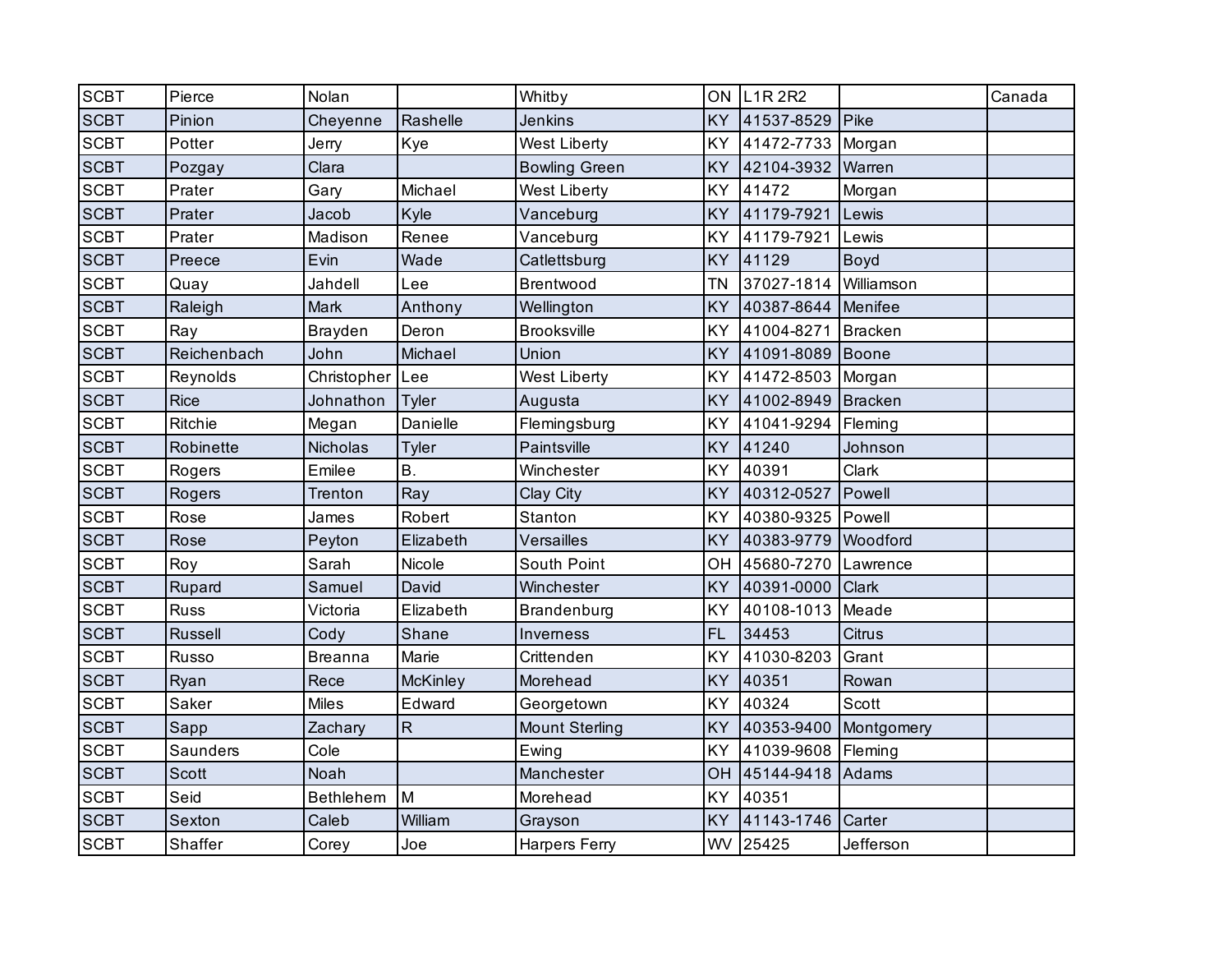| <b>SCBT</b> | Shaffner       | Kenneth       | $\overline{A}$ | Louisville              | KY        | 40241-2569          | Jefferson            |  |
|-------------|----------------|---------------|----------------|-------------------------|-----------|---------------------|----------------------|--|
| <b>SCBT</b> | Shepherd       | Kyle          | Edward         | Sitka                   | KY        | 41255-8924          | Johnson              |  |
| <b>SCBT</b> | Short          | William       | Bernara        | La Grange               | KY        | 40031-7525          | Oldham               |  |
| <b>SCBT</b> | Shufflebarger  | Hunter        | Κ              | Louisville              | KY        | 40291               | Jefferson            |  |
| <b>SCBT</b> | Sizemore       | Heather       | Nicole         | Sassafras               | KY        | 41759-8725          | Knott                |  |
| <b>SCBT</b> | Skaggs         | Allie         | Janette        | Grayson                 | KY        | 41143               | Carter               |  |
| <b>SCBT</b> | Smith          | Andrew        |                | Ashland                 | KY        | 41101-4026          | Boyd                 |  |
| <b>SCBT</b> | Smith          | <b>Braden</b> | Mark Douglas   | Morehead                | KY        | 40351               | Rowan                |  |
| <b>SCBT</b> | Smith          | Macey         | Marie          | Cold Sprgs Highland Hts | KY        | 41076               | Campbell             |  |
| <b>SCBT</b> | Smith          | Sophie        | Grace          | Waynesburg              | KY        | 40489-9000          | Lincoln              |  |
| <b>SCBT</b> | Snedegar       | Makenzie      | Lynn           | Owingsville             | KY        | 40360-9022          | <b>Bath</b>          |  |
| <b>SCBT</b> | Sorrell        | Carrie        | Justice        | <b>Mount Sterling</b>   | KY        | 40353               | Rowan                |  |
| <b>SCBT</b> | Sparkman       | Jackston      | Cole           | Hindman                 | KY        | 41822-1032          | Knott                |  |
| <b>SCBT</b> | Spears         | Jaxsen        |                | Plainfield              | IN        | 46168-7767          | Hendricks            |  |
| <b>SCBT</b> | Spurlock       | Kyle          | Dylan          | Catlettsburg            | KY        | 41129-9654          | Boyd                 |  |
| <b>SCBT</b> | Stansberry     | Madison       | E              | Covington               | KY        | 41016-1437          | Kenton               |  |
| <b>SCBT</b> | Staton         | Dean          | Christian      | Prestonsburg            | KY        | 41653               | Floyd                |  |
| <b>SCBT</b> | Stepp          | Kaitlyn       | Ella           | Morehead                | KY        | 40351               | Martin               |  |
| <b>SCBT</b> | <b>Stevens</b> | Nicholas      | <b>Scott</b>   | Morehead                | KY        | 40351               | Rowan                |  |
| <b>SCBT</b> | <b>Stevens</b> | Sheldon       | Kash           | Sandy Hook              | KΥ        | 41171-8000          | Elliott              |  |
| <b>SCBT</b> | Stevenson      | Micah         | <b>Barrett</b> | Winchester              | KY        | 40391-8252          | Clark                |  |
| <b>SCBT</b> | Stewart        | Kyler         | Laine          | Richmond                | KY        | 40475-8478          | Madison              |  |
| <b>SCBT</b> | Sulfridge      | Heather       | Youvonne       | Corbin                  | KY        | 40701               | Knox                 |  |
| <b>SCBT</b> | Swearingen     | Mia           |                | Floyds Knobs            | IN        | 47119-8515          | Floyd                |  |
| <b>SCBT</b> | Switzer        | Wilson        | <b>Scott</b>   | Carlisle                | KY        | 40311-9033 Nicholas |                      |  |
| <b>SCBT</b> | Taborda        | Damaris       | A              | Somerset                | KY        | 42503-5783 Pulaski  |                      |  |
| <b>SCBT</b> | <b>Tackett</b> | Laryn         | Ε.             | <b>West Liberty</b>     | KY        | 41472-8537          | Morgan               |  |
| <b>SCBT</b> | Taylor         | Ashleigh      | Sarah Delaney  | Ashland                 | KY        | 41101               | Boyd                 |  |
| <b>SCBT</b> | Taylor         | Cameron       | Stephan        | Catlettsburg            | KY        | 41129-8604          | <b>Boyd</b>          |  |
| <b>SCBT</b> | Taylor         | Vaughn        | Robert         | Washington              | <b>DC</b> | 20020               | District of Columbia |  |
| <b>SCBT</b> | Thacker        | Austin        | Lee            | <b>Elkhorn City</b>     | KY        | 41522-7285          | Pike                 |  |
| <b>SCBT</b> | Thomas         | Kennedy       | Klay           | Owingsville             | KY        | 40360-2029          | <b>Bath</b>          |  |
| <b>SCBT</b> | Thompson       | Melissa       | Marie          | Morehead                | <b>KY</b> | 40351               | Rowan                |  |